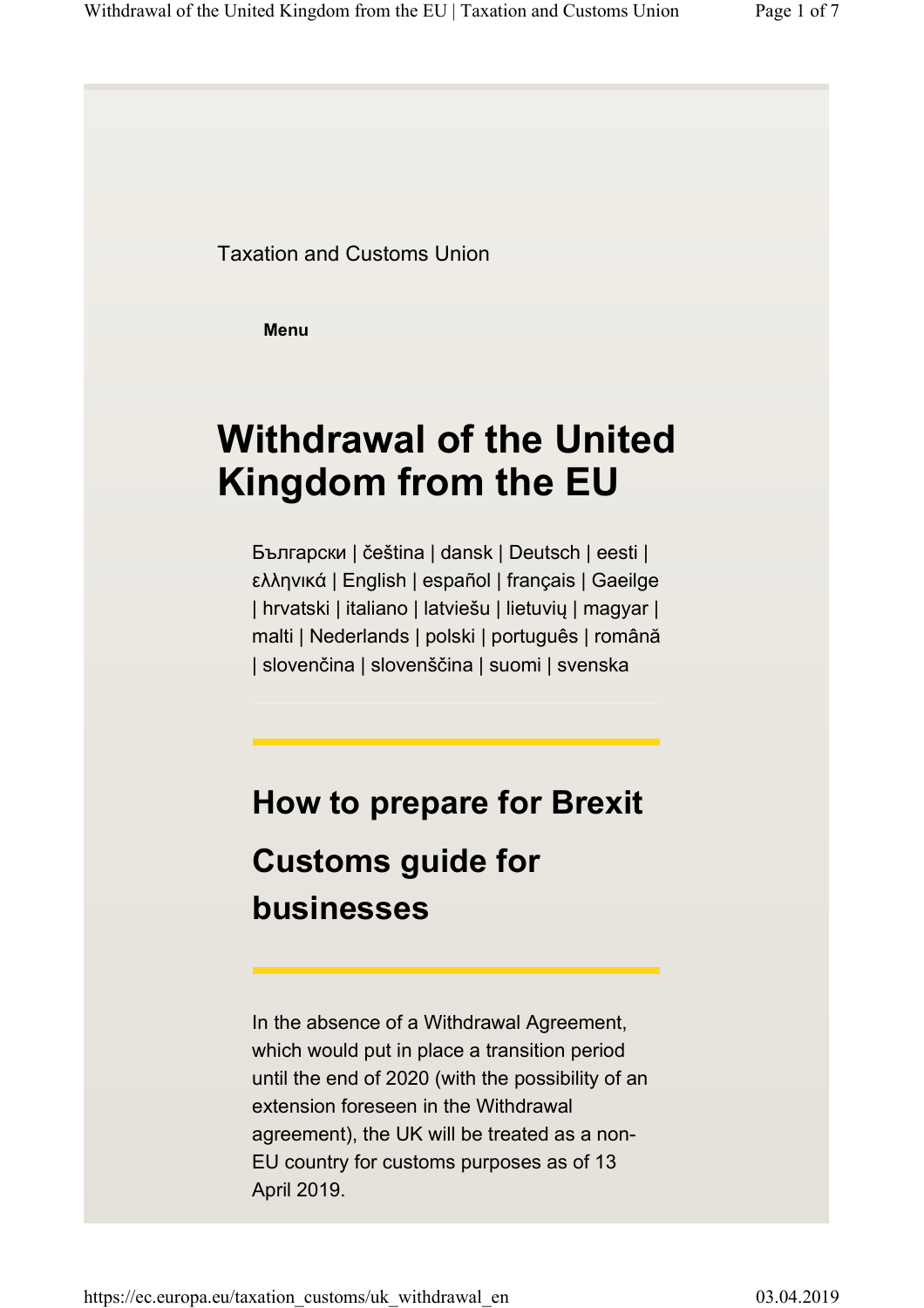It is now urgent that businesses in the EU start preparing for the UK's withdrawal, if they have not yet done so.

## Brexit will affect your company if…

- … it **sells** goods or supplies services to the UK, or
- … it **buys** goods or receives services from the UK, or
- … it **moves** goods through the UK.

### What does this mean?

Without a transitional period (as tabled in the Withdrawal agreement) or a definitive arrangement, trade relations with the UK will be governed by general WTO rules, without application of preferences, as of 13 April 2019.

This means in particular that:

- Customs **formalities** will apply, declarations will have to be lodged and customs authorities may require guarantees for potential or existing customs debts.
- Customs **duties** will apply to goods entering the EU from the United Kingdom, without preferences.
- **Prohibitions or restrictions** may also apply to some goods entering the EU from the United Kingdom, which means that import or export licences might be required.
- **Import and export licences** issued by the United Kingdom will no longer be valid in the EU (EU27).
- **Authorisations for customs simplifications or procedures**, such as customs warehousing, issued by the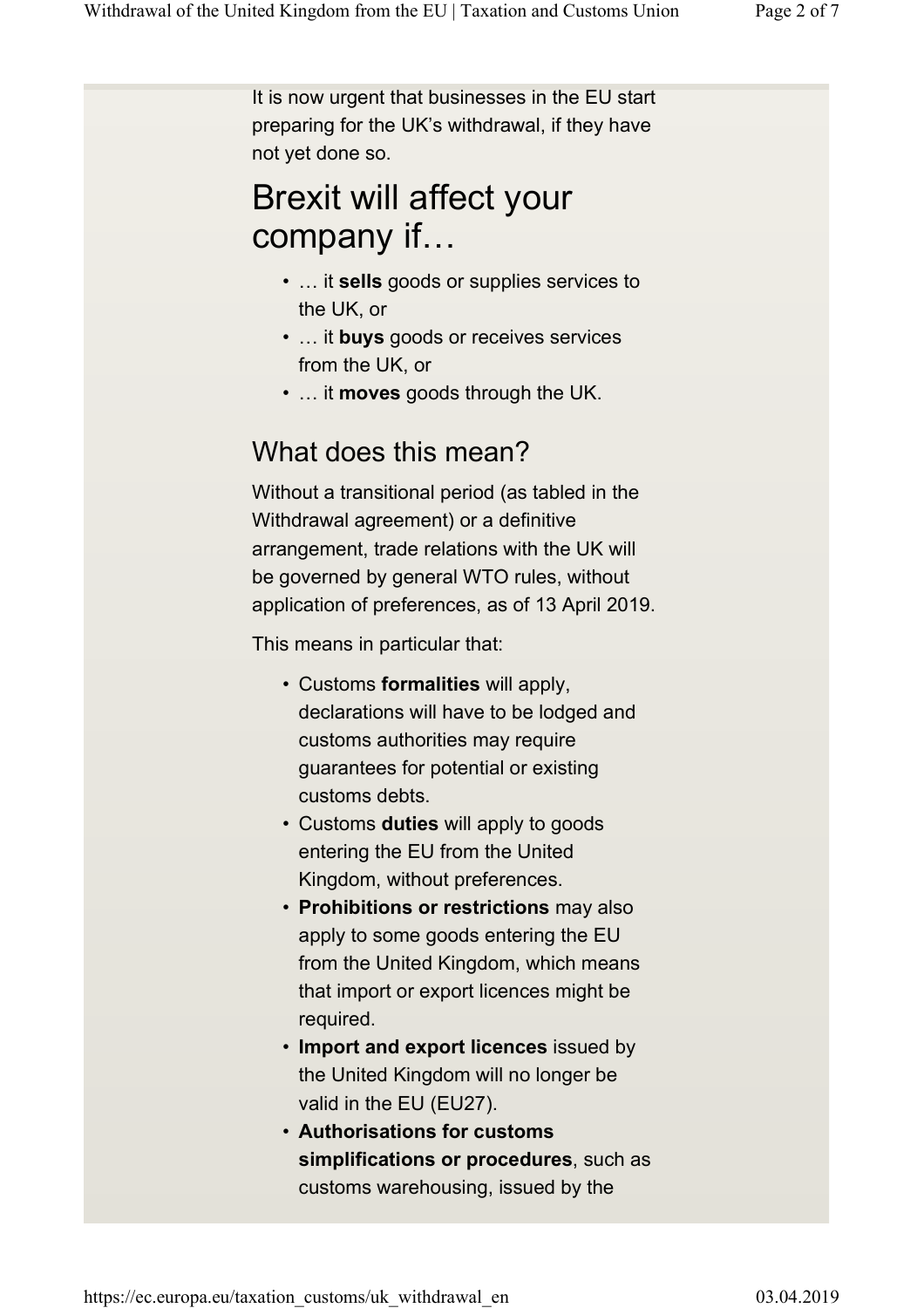United Kingdom will no longer be valid in the EU (EU27).

- **Authorised Economic Operator** (AEO) authorisations issued by the United Kingdom will no longer be valid in the EU (EU27).
- Member States will charge **VAT at importation** of goods entering the EU from the United Kingdom. Exports to the United Kingdom will be exempt from VAT.
- Rules for the declaration and payment of VAT (for supplies of services such as **electronic services),** and for **crossborder VAT refunds** will change.
- Movements of **goods to** the United Kingdom will require an export declaration. Movement of excise goods to the UK may also require an electronic administrative document (eAD).
- Movements of **excise goods from** the United Kingdom to the EU (EU27) will have to be released from customs formalities before a movement under Excise Movement and Control  $\mathsf{System}\left\{\texttt{\textbf{•}};\texttt{\textbf{•}};\texttt{\textbf{•}};\right\}(\mathsf{EMCS})\ \textsf{can}$ begin.

### What should you do?

All businesses concerned have to prepare, make all necessary decisions, and complete all required administrative actions, before 13 April 2019 in order to avoid disruption.

Follow the checklist below and get to know which practical steps you need to take as soon as possible to be prepared.

## Brexit checklist for traders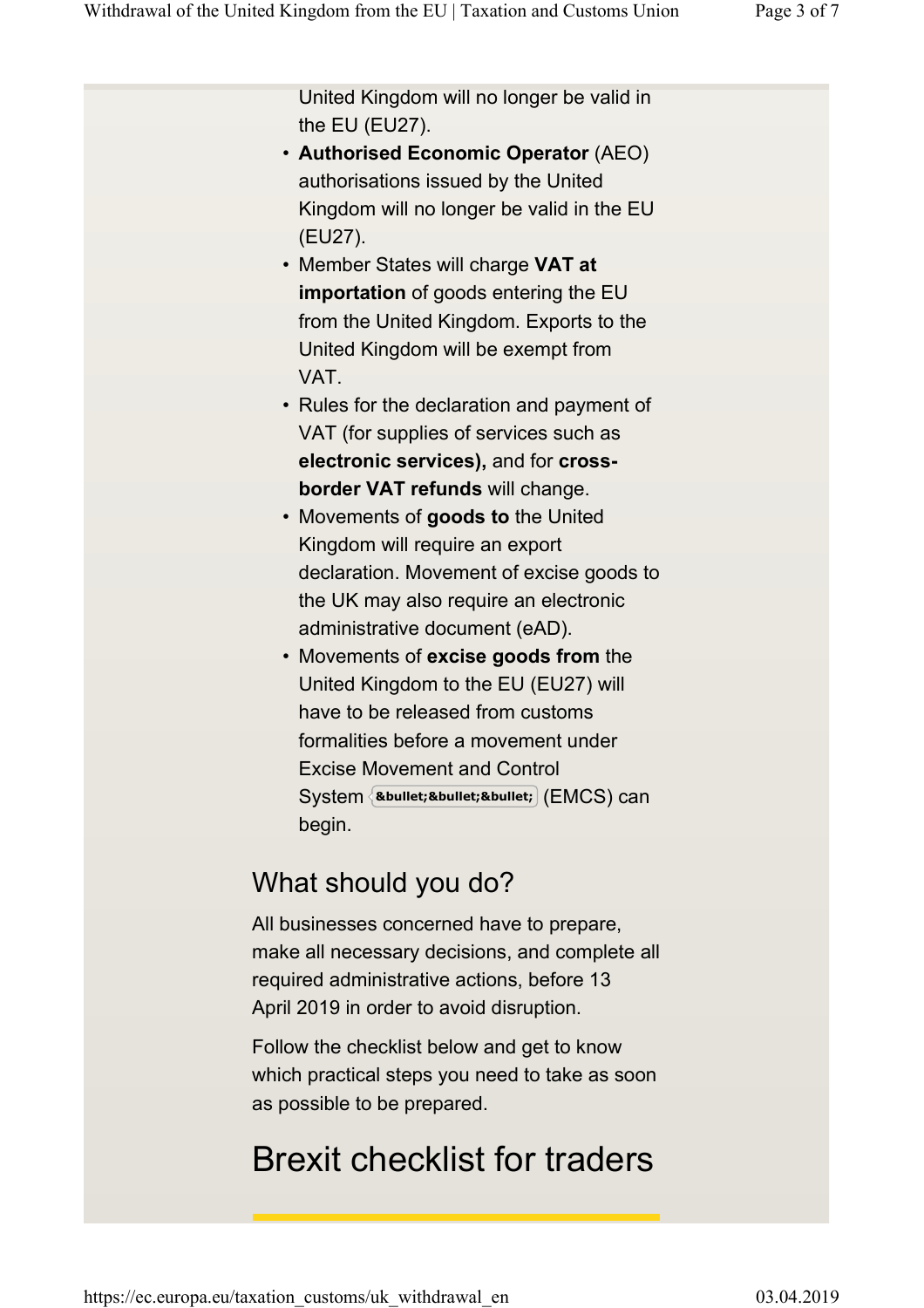• **ASSESS** whether your business trades with the UK or moves goods through the UK.

#### *If it does:*

- **REGISTER** your business with the national customs authority, if you have not done so for trading with non-EU countries. You can find the contact details of the national customs authorities in this list.
- **ASSESS** whether your business is ready to continue trading with or via the UK by having the necessary:
	- 1. **human capacity** (staff trained in customs matters);
	- 2. **technical capacity** (IT systems and others); and
	- 3. **customs authorisations**, such as for special procedures (storage, processing or for goods under the "specific use" rule).
- **ENQUIRE** with your national customs authority about the existing customs simplifications and facilitations that are available for your business, such as:
	- 1. simplifications for transit procedures.
	- 2. comprehensive guarantees, with reduced amounts or waivers;
	- 3. simplifications for placing goods under a customs procedure;
- **CONSIDER** applying for an **Authorised Economic Operator (AEO)** status from your national customs authority.
- If you are registered for the **VAT Mini-One-Stop-Shop** in the UK, **REGISTER** in an EU27 Member State.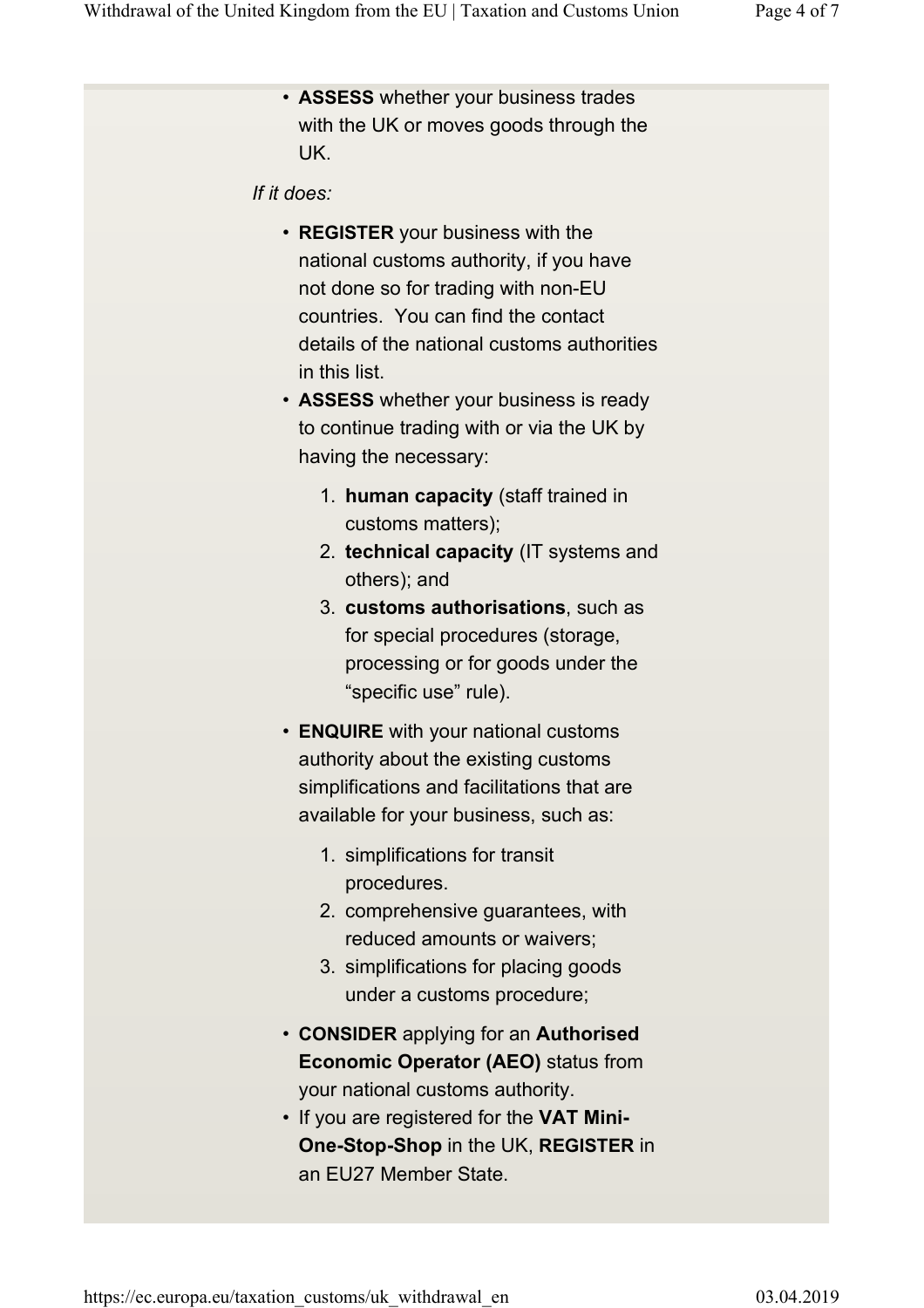| • If you have paid VAT in the UK in<br>2018, SUBMIT your VAT refund claims<br>sufficiently in advance of 13 April 2019<br>for them to be processed before that<br>date.<br>• TALK to your business partners<br>(suppliers, intermediaries, carriers,) as<br>Brexit might also impact your supply<br>chain.<br>• CHECK our page with e-learning<br>modules on Customs and Tax to see<br>whether you or your staff needs extra<br>training. |
|-------------------------------------------------------------------------------------------------------------------------------------------------------------------------------------------------------------------------------------------------------------------------------------------------------------------------------------------------------------------------------------------------------------------------------------------|
| For more detailed technical information, you<br>can consult the European Commission's<br>webpage which contains "preparedness"<br>notices" on a wide range of topics, including<br>Customs and Taxes. To get additional<br>information and assistance, contact your<br>national authorities, your local Chamber of<br><b>Commerce and Industry, or your industry</b><br>association.                                                      |
| Brexit guidance notes and<br>guidelines<br>Guidance note on Customs matters in case of<br>no deal                                                                                                                                                                                                                                                                                                                                         |

- Brexit Transit business SC<del>C</del>NATIOS {&bullet;&bullet;&bullet;
- Brexit Export business SC<del>C</del>NATIOS {&bullet;&bullet;&bullet;

Guidance note on Excise for ongoing movements of goods in case of no deal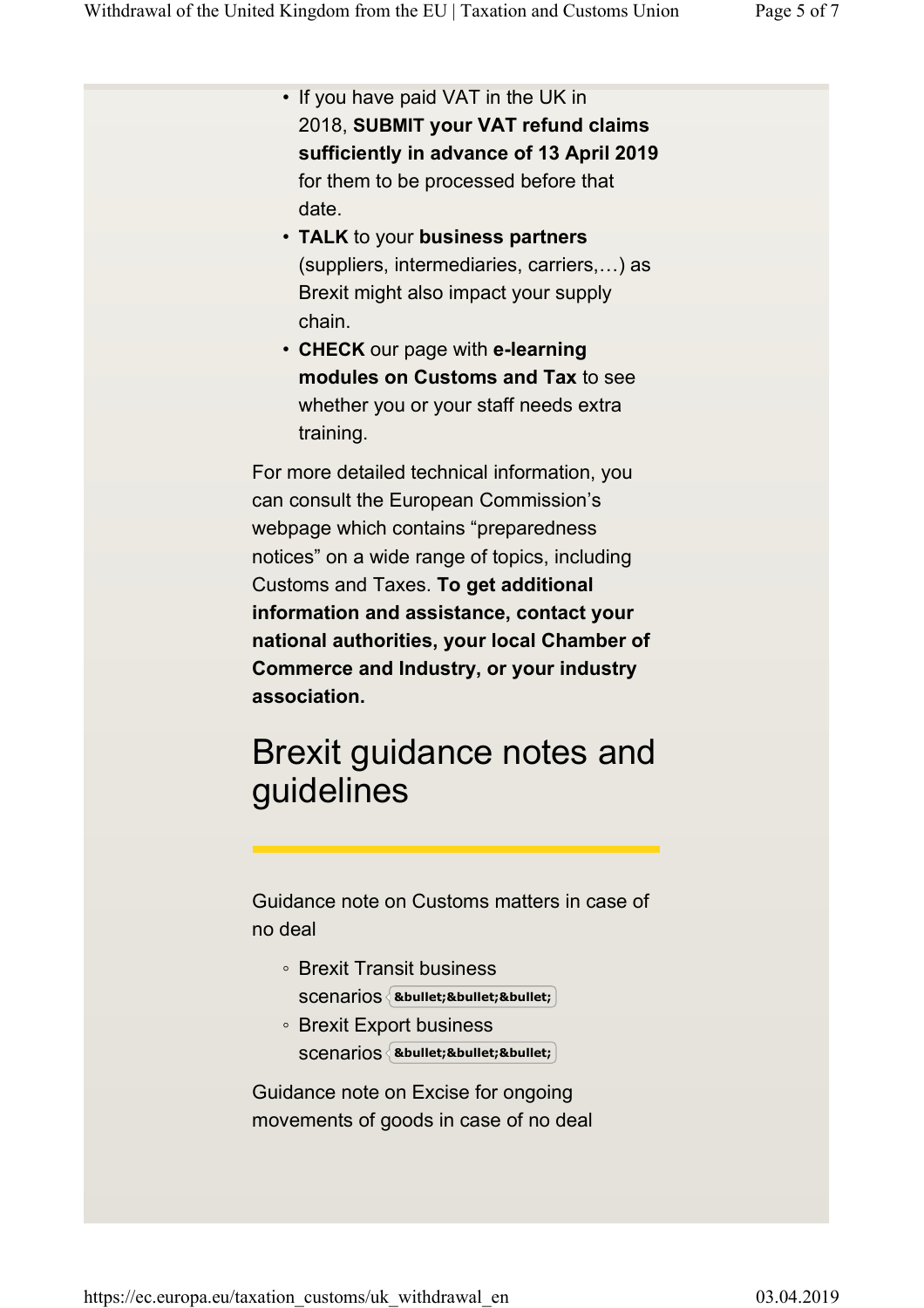Guidance note on VAT administrative cooperation and recovery assistance in case of no deal **•••**

Guidelines of the VAT committee in case of no deal **•••**

## National contacts\*

### Ireland

www.revenue.ie/brexit www.gov.ie/Brexit https://www.prepareforbrexit.com/ brexitqueries@revenue.ie

### **Malta**

https://customs.gov.mt/bus/what-does-brexitmean-for-my-business-Malta.customs@gov.mt Telephone: 25685120/123

\* For the national contact point in other countries, please visit the website in one of that country's languages or visit the overview contact-list.

## More information and related links

Factsheet "BREXIT Checklist for traders" **•••**

How to prepare for BREXIT - Customs guide for Businesses **•••**